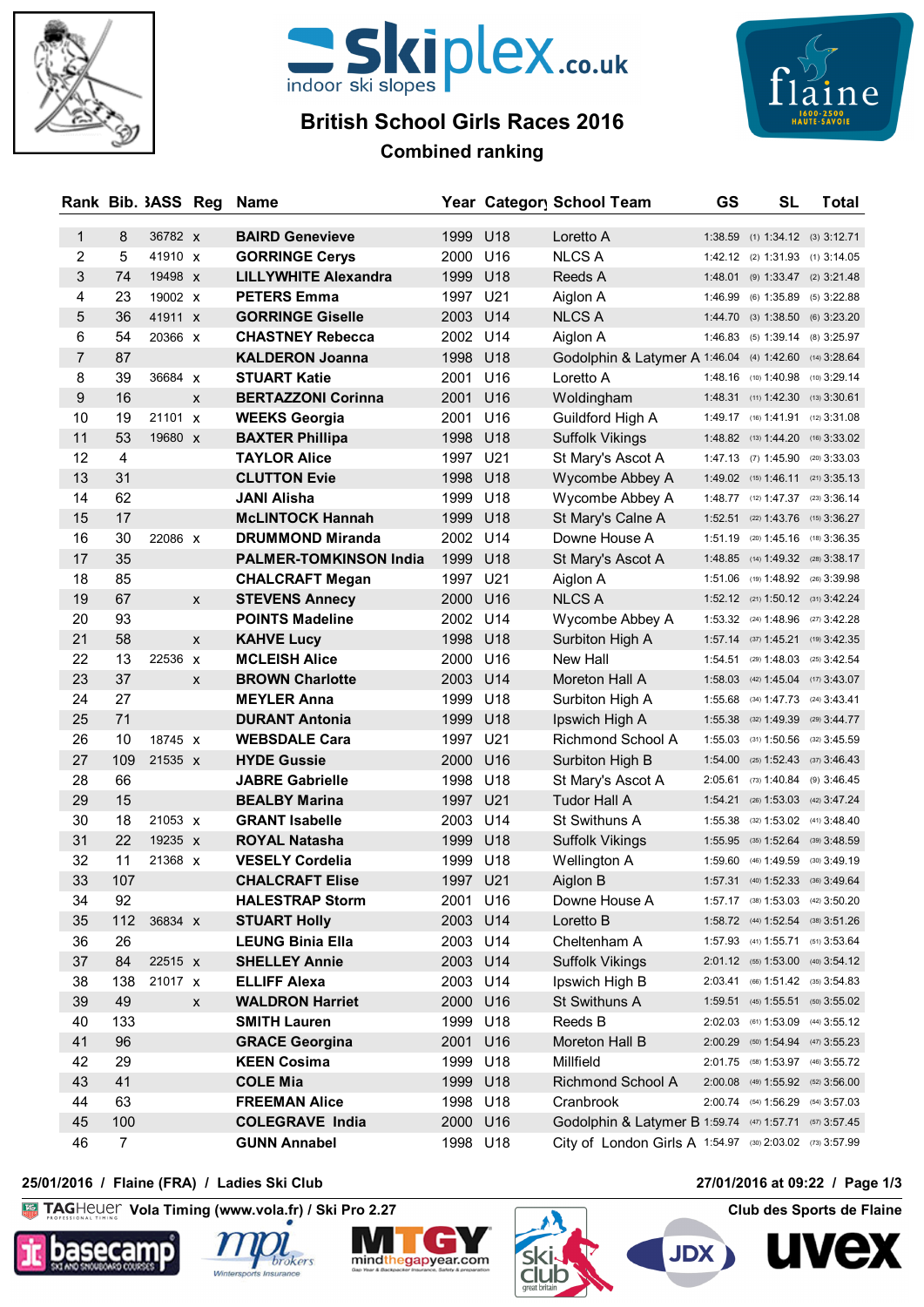### **British School Girls Races 2016 Combined ranking**

|    |              | Rank Bib. 3ASS Reg |   | <b>Name</b>                                   |          |     | Year Category School Team                               | GS | <b>SL</b>                                                              | <b>Total</b> |
|----|--------------|--------------------|---|-----------------------------------------------|----------|-----|---------------------------------------------------------|----|------------------------------------------------------------------------|--------------|
| 47 | 45           |                    |   |                                               | 1999 U18 |     | Stowe                                                   |    |                                                                        |              |
| 48 | 72           |                    |   | <b>MOORE Poppy</b><br><b>WRIGHT Annabelle</b> | 1998     | U18 | Richmond School A                                       |    | 1:59.92 (48) 1:58.97 (60) 3:58.89<br>2:03.61 (67) 1:55.41 (49) 3:59.02 |              |
| 49 | 21           |                    |   | <b>NAIRNE Anastasia</b>                       | 2000 U16 |     | Glenalmond                                              |    | 1:57.27 (39) 2:03.96 (75) 4:01.23                                      |              |
| 50 | 32           |                    |   | <b>FREEMAN Emily</b>                          | 2000 U16 |     | Cranbrook                                               |    | 1:58.64 (43) 2:02.74 (72) 4:01.38                                      |              |
| 51 | 33           |                    |   | <b>HAURIE-MOSS Catherine</b>                  | 2002 U14 |     |                                                         |    | 2:00.37 (51) 2:01.29 (66) 4:01.66                                      |              |
| 52 | 145          |                    |   | <b>McKIMM Lydia</b>                           | 2003 U14 |     | Wycombe Abbey B                                         |    | 2:02.72 (64) 1:59.04 (62) 4:01.76                                      |              |
| 53 | 111          |                    |   | <b>HENDERSON Cordelia</b>                     | 2001 U16 |     | St Mary's Ascot B                                       |    | 2:01.74 (57) 2:00.25 (64) 4:01.99                                      |              |
| 54 | 153          | 20643 x            |   | <b>TREW Eleanor</b>                           | 1999     | U18 | Reeds B                                                 |    | 2:03.86 (69) 1:58.68 (59) 4:02.54                                      |              |
| 55 | 34           |                    |   | <b>GUTIERREZ Lucia</b>                        | 2003 U14 |     | <b>Francis Holland A</b>                                |    | 1:52.93 (23) 2:09.71 (87) 4:02.64                                      |              |
| 56 | 40           |                    |   | <b>LEVENE Grace</b>                           | 2001     | U16 | Ipswich High A                                          |    | 2:03.88 (70) 1:58.99 (61) 4:02.87                                      |              |
| 57 | 149          | 22144 X            |   | <b>BREEN Kate</b>                             | 2001     | U16 | Surbiton High B                                         |    | 2:02.83 (65) 2:01.70 (67) 4:04.53                                      |              |
| 58 | 14           |                    |   | <b>MAYNE Cecilia</b>                          | 2002 U14 |     | Stowe                                                   |    | 2:02.40 (62) 2:02.68 (71) 4:05.08                                      |              |
| 59 | 122          |                    |   | <b>HALESTRAP Lulu</b>                         | 2003 U14 |     | Downe House B                                           |    | 2:07.65 (76) 1:58.45 (58) 4:06.10                                      |              |
| 60 | 80           |                    |   | <b>BODEN Stella</b>                           | 2000     | U16 | St Swithuns A                                           |    | 2:00.71 (53) 2:05.63 (78) 4:06.34                                      |              |
| 61 | 68           |                    |   | <b>GRACE Serena</b>                           | 1999 U18 |     | Moreton Hall A                                          |    | 2:06.46 (75) 2:00.89 (65) 4:07.35                                      |              |
| 62 | 28           |                    | x | <b>PATTON Harriet</b>                         | 1999 U18 |     | Kings Wimbledon                                         |    | 1:54.38 (27) 2:16.16 (103 4:10.54                                      |              |
| 63 | 59           |                    |   | <b>MAZZIER Pheobe</b>                         | 1999     | U18 | Kings Wimbledon                                         |    | 2:03.92 (71) 2:07.73 (83) 4:11.65                                      |              |
| 64 | 75           | 21925 X            |   | <b>MCLEISH Emily</b>                          | 2003 U14 |     | New Hall                                                |    | 2:09.88 (79) 2:02.30 (69) 4:12.18                                      |              |
| 65 | 90           |                    |   | <b>JACKSON Molly</b>                          | 1999 U18 |     | Kings Wimbledon                                         |    | 2:04.70 (72) 2:07.97 (84) 4:12.67                                      |              |
| 66 | 140          | 20842 X            |   | <b>CORRIGAN Caroline</b>                      | 2002 U14 |     | Godolphin & Latymer B 2:11.42 (80) 2:01.84 (68) 4:13.26 |    |                                                                        |              |
| 67 | 77           | 23029 x            |   | <b>AGUSTSDOTTIR Maria</b>                     | 2003 U14 |     | Tudor Hall A                                            |    | 2:02.60 (63) 2:11.67 (91) 4:14.27                                      |              |
| 68 | 79           |                    |   | <b>BROWN Puddle Duck</b>                      | 1999 U18 |     | St Mary's Calne A                                       |    | 2:11.91 (84) 2:02.62 (70) 4:14.53                                      |              |
| 69 | 129          | 20789 x            |   | <b>HINTON Georgina</b>                        | 2001     | U16 | Surbiton High B                                         |    | 2:05.99 (74) 2:13.86 (98) 4:19.85                                      |              |
| 70 | 81           |                    |   | <b>HOSKING Livi</b>                           | 2003 U14 |     | Guildford High A                                        |    | 2:15.21 (94) 2:05.27 (77) 4:20.48                                      |              |
| 71 | 115          |                    |   | <b>TWINE Sophie</b>                           | 2000 U16 |     | Guildford High B                                        |    | 2:14.91 (93) 2:05.78 (79) 4:20.69                                      |              |
| 72 | 99           |                    |   | <b>FLEMING Lorna</b>                          | 2000     | U16 | <b>Tudor Hall B</b>                                     |    | 2:09.64 (78) 2:12.10 (93) 4:21.74                                      |              |
| 73 | 46           |                    |   | <b>CARTER Jessica</b>                         | 1999     | U18 | <b>Tudor Hall A</b>                                     |    | 2:09.05 (77) 2:12.99 (94) 4:22.04                                      |              |
| 74 | 151          |                    |   | <b>GARRETT-COX Amelai</b>                     | 2001     | U16 | St Mary's Ascot B                                       |    | 2:13.71 (88) 2:09.67 (86) 4:23.38                                      |              |
| 75 | 152          |                    |   | <b>GARDINER Alexandra</b>                     | 2000     | U16 | Loretto B                                               |    | 2:11.90 (83) 2:12.00 (92) 4:23.90                                      |              |
| 76 | 82           |                    |   | <b>SAMENGO-TURNER Minna</b>                   | 2001     | U16 | Heathfield                                              |    | 2:17.07 (98) 2:07.05 (81) 4:24.12                                      |              |
| 77 | 130          |                    |   | <b>CALDER Alice</b>                           | 2001 U16 |     | St Swithuns B                                           |    | 2:18.95 (103 2:07.57 (82) 4:26.52                                      |              |
| 78 | 94           |                    |   | <b>ROSENFELD Lily</b>                         | 2002 U14 |     | Cheltenham B                                            |    | 2:17.61 (100 2:09.13 (85) 4:26.74                                      |              |
| 79 | 60           |                    |   | <b>CHISTYAKOVA Kate</b>                       | 1998 U18 |     | Millfield                                               |    | 2:23.52 (108 2:03.39 (74) 4:26.91                                      |              |
| 80 | 83           |                    |   | <b>ANDERSON Georgina</b>                      | 2002 U14 |     | Glenalmond                                              |    | 2:14.19 (91) 2:13.06 (95) 4:27.25                                      |              |
| 81 | 57           |                    |   | <b>McKELVIE Rosie</b>                         | 2003 U14 |     | Cheltenham A                                            |    | 2:12.50 (85) 2:14.78 (99) 4:27.28                                      |              |
| 82 | 95           |                    |   | <b>HIGGO Annie</b>                            | 1998 U18 |     | Guildford High B                                        |    | 2:16.58 (97) 2:11.55 (90) 4:28.13                                      |              |
| 83 | 150          |                    |   | <b>IRONSIDE Alex</b>                          | 2001 U16 |     | St Swithuns B                                           |    | 2:17.82 (101 2:10.48 (88) 4:28.30                                      |              |
| 84 | 142          |                    |   | <b>REINL Anastasia</b>                        | 1998 U18 |     | Downe House B                                           |    | 2:13.96 (89) 2:15.78 (100 4:29.74                                      |              |
| 85 | 64           |                    |   | <b>LOOSLEY Eloise</b>                         | 1998 U18 |     |                                                         |    | 2:13.69 (87) 2:16.50 (105 4:30.19                                      |              |
| 86 | $\mathbf{1}$ |                    |   | <b>HILLS Tara</b>                             | 2002 U14 |     | Cranbrook                                               |    | 2:11.57 (81) 2:18.75 (1114:30.32                                       |              |
| 87 | 135          |                    |   | <b>RICKMAN Maggie</b>                         | 2002 U14 |     | Guildford High B                                        |    | 2:15.80 (95) 2:15.86 (102 4:31.66                                      |              |
| 88 | 148          |                    |   | <b>LANE FOX Georgia</b>                       | 2000 U16 |     | St Mary's Calne B                                       |    | 2:16.30 (96) 2:16.23 (104 4:32.53                                      |              |
| 89 | 116          |                    |   | <b>SPENCER Jessica</b>                        | 1998 U18 |     | Moreton Hall B                                          |    | $2:14.77$ (92) $2:18.48$ (110 4:33.25                                  |              |
| 90 | 126          |                    |   | <b>HENNIKER-GOTLEY Francesca</b>              | 2000 U16 |     | Francis Holland B                                       |    | 2:17.44 (99) 2:15.85 (1014:33.29                                       |              |
| 91 | 98           |                    |   | <b>SHELLEY Madeline</b>                       | 2002 U14 |     | Ipswich High B                                          |    | 2:18.06 (102 2:19.26 (114 4:37.32                                      |              |
| 92 | 131          |                    |   | <b>JULIUS Stefanella</b>                      | 2000 U16 |     | St Mary's Ascot B                                       |    | 2:19.65 (104 2:18.32 (109 4:37.97)                                     |              |
| 93 | 103          |                    |   | <b>BUSHELL Isabel</b>                         | 2001 U16 |     | Richmond School B                                       |    | 2:20.24 (105 2:18.86 (113 4:39.10                                      |              |
| 94 | 91           |                    |   | <b>ROUCH Rhiannon</b>                         | 1999 U18 |     | Millfield                                               |    | 2:24.76 (109 2:17.36 (107 4:42.12                                      |              |
| 95 | 132          |                    |   | <b>BUCHANAN-SMITH Lucy</b>                    | 2000 U16 |     | Loretto B                                               |    | 2:25.90 (111 2:22.30 (115 4:48.20                                      |              |
| 96 | 73           |                    |   | <b>GATHY Margaux</b>                          | 2001 U16 |     | Wellington A                                            |    | 2:29.42 (113 2:26.66 (116 4:56.08                                      |              |

**25/01/2016 / Flaine (FRA) / Ladies Ski Club 27/01/2016 at 09:22 / Page 2/3**